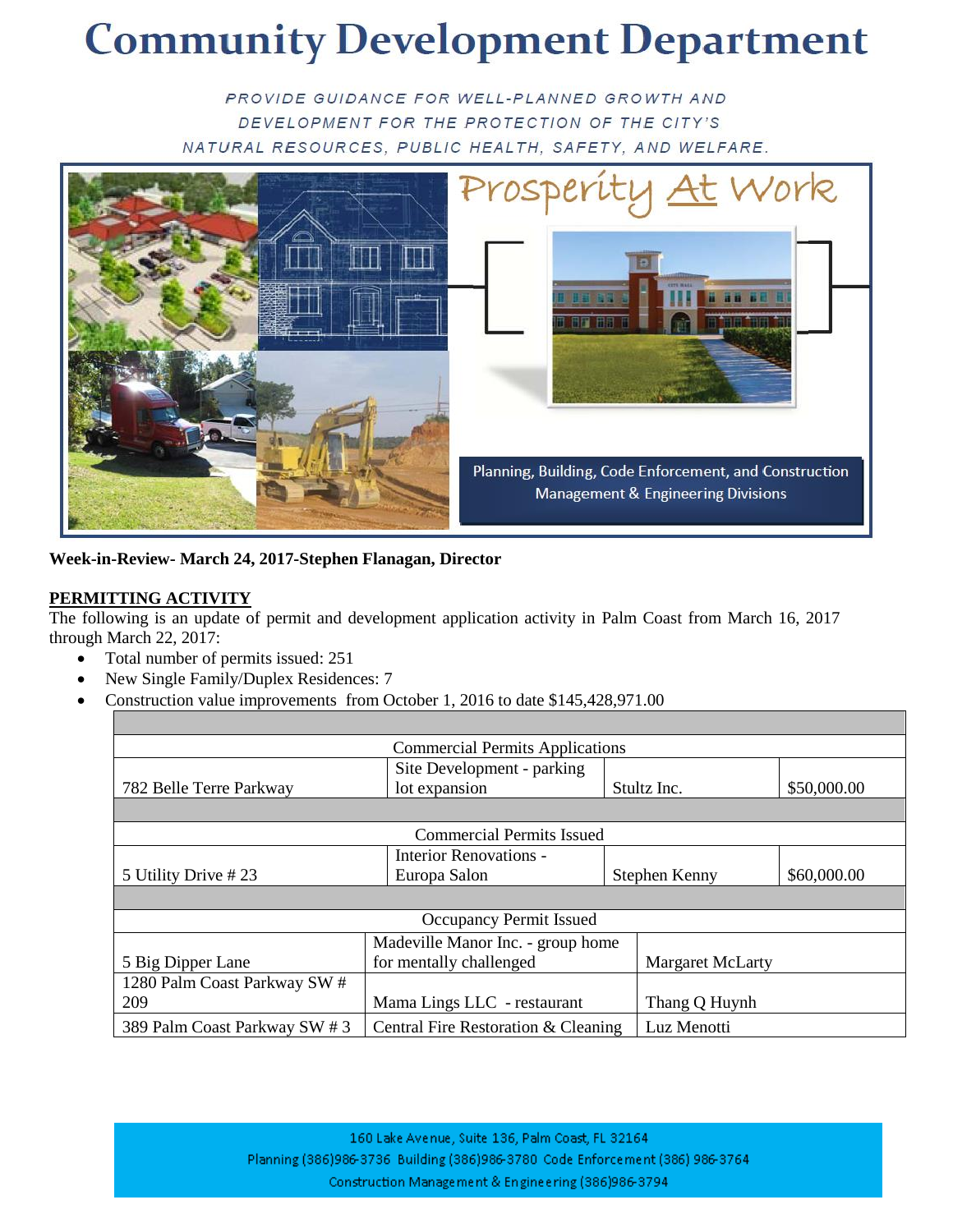### **PLANNING**

#### **FPCHS Students Work with City Staff to Set Bat Houses in Parks**

In coordination with Parks & Recreation and Public Works, staff has been meeting with Flagler Palm Coast High School Community Problem Solvers students regarding their goal to install bat house(s) at one or more of our parks while monitoring it over time. We are excited to share that on Friday, the first house was installed at Long Creek Nature Preserve. See attached. According to the students, this is one of the activities that supports their mission of minimizing the transmission of infectious diseases through the reduction of mosquito populations.